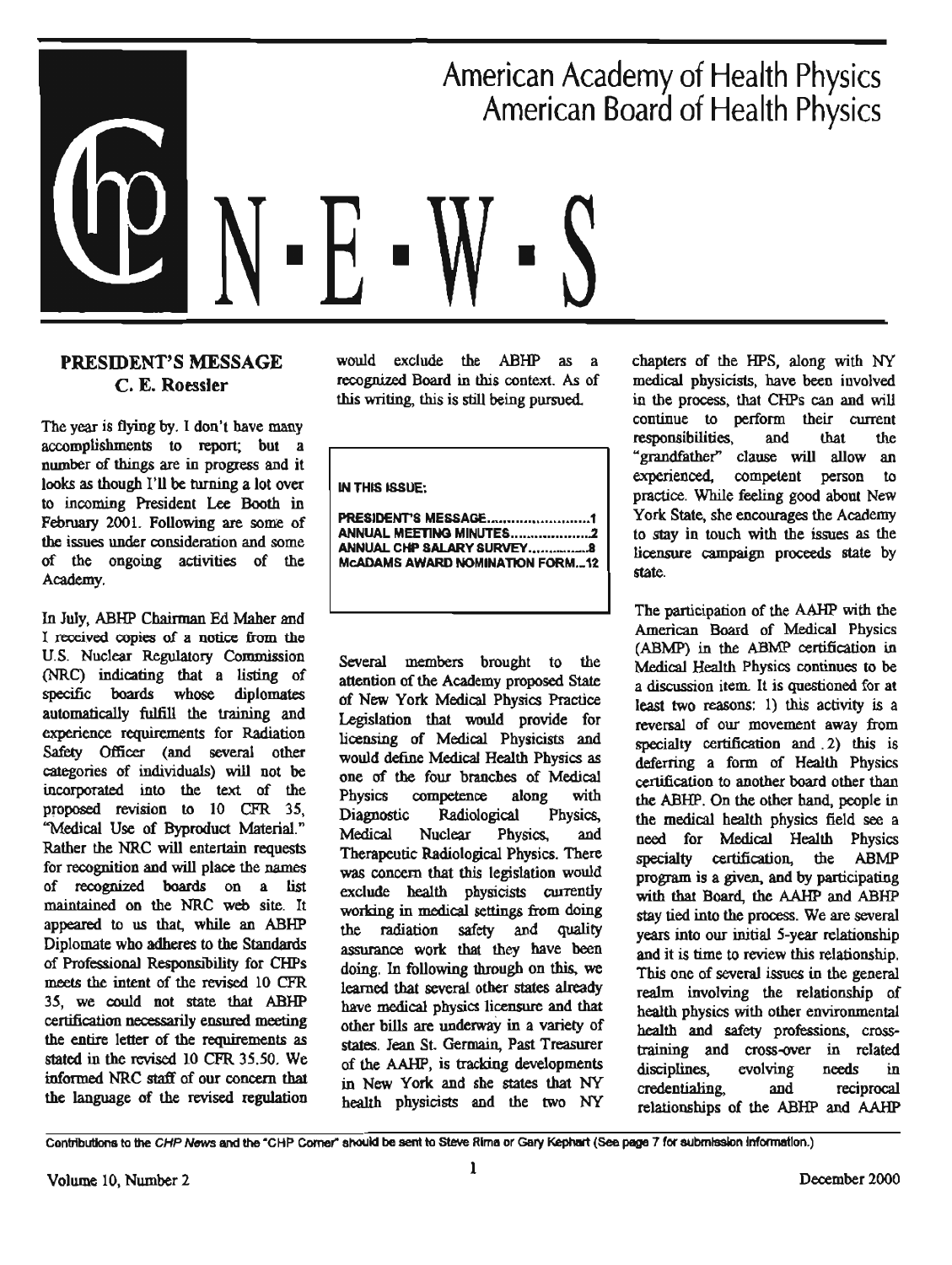# $CHP$  NEWS  $\blacksquare$

with other EH&S credentialing bodies. An ad hoc committee consisting of Executive Committee Member Joe Alvarez and President Chuck Roessler has been tasked with preparing a "white paper" on "Reciprocal Relationships" for review by the Executive Committee.

The Academy is doing a self review and looking forward - President-elect Lee Booth continues to work on the review of the Strategic Plan adopted in 1999, evaluating how it is being implemented, and identifying any new initiatives and assignments inferred by the plan. Also folded into this effort is a review of the results of the 1999 Membership Opinion survey. We expect Lee to have a report at the Mid-winter Executive Committee meeting in February.

The Professional Development Committee has completed several years of effort in developing a Standard for Qualifications and Practice (SQ/P) for University RSOs. This document has been referred to the HPS RSO Section for review and co-sponsorship and to the Campus Radiation Safety Officer organization for review. It is expected that SQ/P's will be published as inserts to the HPS *Newsletter* similarly to the way ANSI/HPS standards are published. We have asked the HPS for cost sharing in the publication; this will require a final review by the HPS Executive Council. It is hoped that all of the review steps will be completed soon and that the document will appear in 2001.

Also in the area of professional development, we have had inquiries about examples of where the CHP designation was a required or preferred job qualification. Informal discussions at the Denver meeting indicated that there are some instances of existing or proposed financial incentives for CHPs. Since we didn't have any hard data on these subjects, we included a survey form in the 2000 mailing of maintenance fees notices. Several

hundred survey forms were returned; a number of specific job titles requiring or preferring CHP status were listed and few examples of financial incentives were reported. Some frustrations were also vented. The survey returns are now in the bands of the Professional Development Committee for analysis with a target of a report by the Midwinter Executive Council meeting.

We have requested a time slot for the "Academy Day" during ARSCE-2001 in June. We are working on program ideas for the special session but don't have a firmed-up topic as of the date of this writing (October). Last year Academy Day was moved to Wednesday from the traditional Tuesday to accommodate moving the HPS awards luncheon earlier in the week (Tuesday). We have requested Tuesday for Academy Day but as of this writing the HPS awards luncheon day had not been settled.

# **AMERICAN ACADEMY OF HEALTH PHYSICS EXECUTIVE COMMITIEE**

# **Minutes of Meeting of June 24, 2000**

# Call to Order

President Charles Roessler called the meeting to order at 1:30 p.m. Regis Greenwood was re-appointed as Acting Parliamentarian.

#### **Welcome to Members and Guests**

President Roessler welcomed members and guests in attendance; attendees are listed below:

- Les Aldrich, Chair, Continuing Education Committee
- Joseph Alvarez, Director
- Jack Beck, Chair, Nominating **Committee**
- Lee Booth, President-elect
- Elizabeth Brackett, Secretary
- Tom Buhl, Treasurer
- Hennan Cember, Past President
- George Chabot, Finance
- **Committee**
- Dale Denham, Director
- Tom Essig, Treasurer-elect
- Regis Greenwood, Acting Parliamentarian
- Nancy Johnson, Program **Director**
- Ken Miller, Liaison to **ABMP**
- Matt Moeller, Chair, Professional

Development Committee

- Edward Maher, Chair, ABHP
- Steve Rima, CHP News Editor
- Charles Roessler, President
- Doug Schult, Exam Site Committee representative
- Jim Tarpinian, Invited guest
- Paula Trinoskey, Liaison to NRRPT Board
- Al Tschaeche, Visitor

#### **President's Report**

President Roessler submitted several written reports that were included in the members' notebooks. These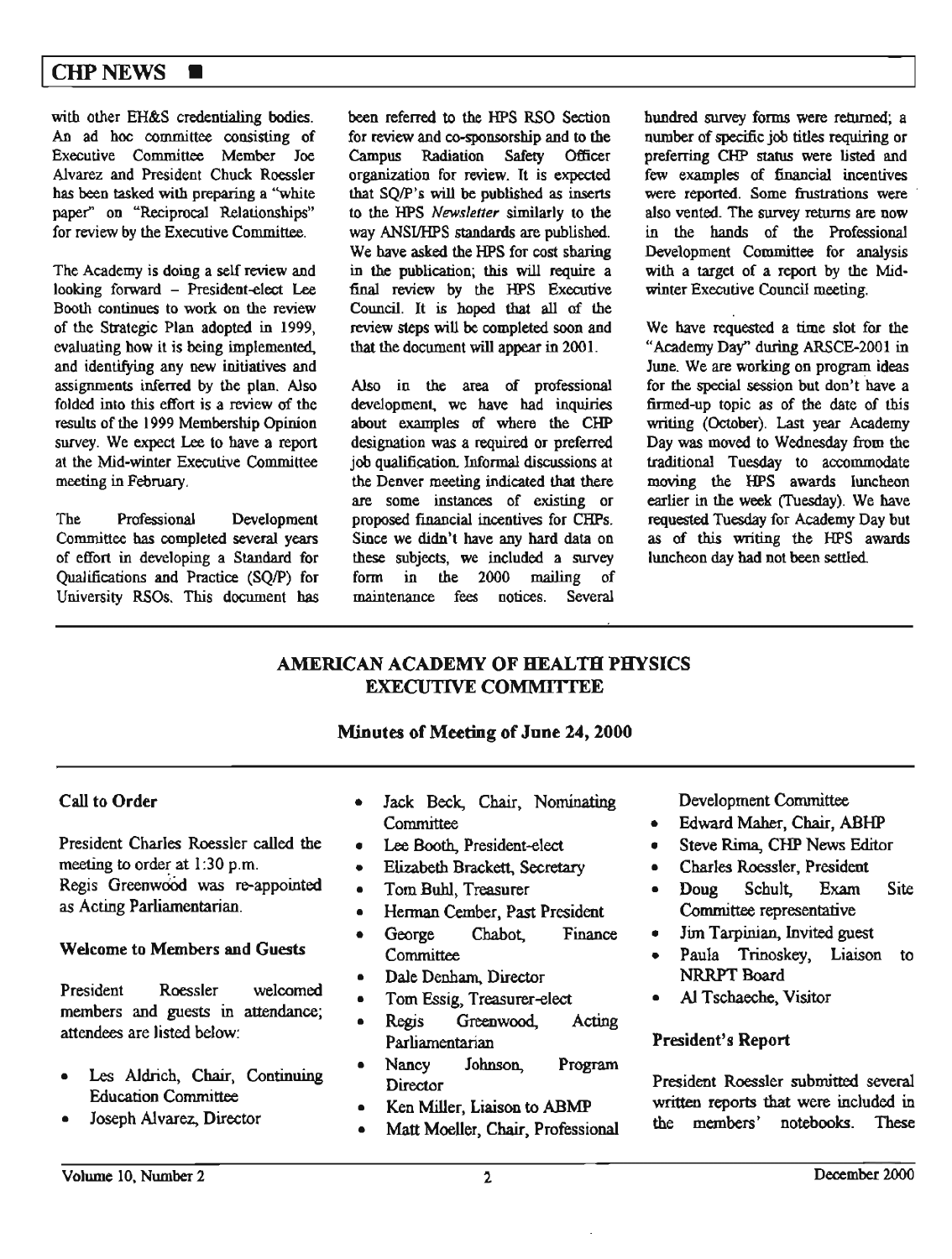reports were:

- AAHP President's Report June 2000 - This was a report of President Roessler's activities since January 2000. The first item stated that a draft NCRP Report had been forwarded to Past President Hennan Cember but Herman noted that he had not received it. A discussion regarding recent NCRP financial difficulties followed.
- Ties between Health Physics and Industrial Hygiene - This was a guest column President Roessler wrote for the **AAfrl.** [This was recently reprinted in the CHP Comer- Ed.)
- AAHP Information Report to Health Physics Society, June 2000 - HPS President Ray Johnson requested that this be included.

# **President-Elect's Report**

President-elect Booth had submitted a written report that was in the members' notebooks. He noted that when making committee appointments he called people that he didn't know in an effort to randomize the selection process and bring in new CHPs.

Academy liaisons are still needed. Lee couldn't find information regarding the responsibilities or expectations of the liaisons and recommended that these positions be formally identified and defined.

# **Past President's Report and Report on Academy Special Session**

Past-president Cember reported that he had organized the AAHP special session at this HPS meeting. The topic is "Bridging Radiation Policy and Science," a review of the BRPS conference in Virginia. The half-day session will be co-chaired by Ken Mossman and Sig Magnusson.

# **Secretary's Report**

Minutes from the January 31, 2000 AAHP meeting were included in the members' packets.

Liz Brackett reported the results of the **AAHP** election. With 597 votes cast, the new officers for 2001 are:

- President-elect: Jim Tarpinian
- Treasurer: Tom Essig
- Director: Scott Medling

#### **Treasurer's Report and Report of Finance Committee**

Treasurer Buhl referred the members to the Treasurer's Report included in their materials. This report contained a summary of his activities since the January 2000 AAHP meeting. He then referred to a number of finance reports:

- the Finance Committee report;
- Statement of Cash and Investment Balances as of March 30, 2000;
- spreadsheets with actual to budget comparisons, including the FY00-01 proposed budget;
- a graph showing the record of asset growth for the AAHP longterm funds from Salomon Smith Barney for the period of l/4/96 to 5/5/00; and
- Financial Statements for the Years Ended August 31, 1999 and 1998 (includes an Independent Accountant's Report).

The Academy's Financial Consultant has notified the Finance Committee that he will be moving to Prudential Securities. The Finance Committee recommended switching the Academy's investment accounts from Salomon Smith Barney to Prudential Securities in order to remain with the same Consultant.

A deficit is being projected for the third year in a row. The budget is generally conservative; a deficit was also predicted last year but we ended with a surplus.

Motion: A motion was made to **accept the budget as presented by the Treasurer and Finance**  Committee.

Discussion ensued. Les Aldrich mentioned that he would like to add \$3500 to the budget for the taping of AAHP-sponsored courses so they would be available for members to rent in order to receive credits toward recertification. He didn't expect to recoup the costs. The HPS currently tapes PEP classes so Nancy Johnson suggested checking into the call for these before spending money on taping our courses.

**Motion amendment: A** motion to amend the budget to include an additional \$3500 for the taping of courses failed to receive a second. **The original motion passed unanimously.** 

President Roessler noted that we would entertain proposals at future meetings on the taping of the eighthour courses.

**Motion: A motion was made that the Investment Policy be changed to allow the purchase of "public" mutual funds, such as Janus or Fidelity.** 

This would add flexibility to the AAHP investments. There would be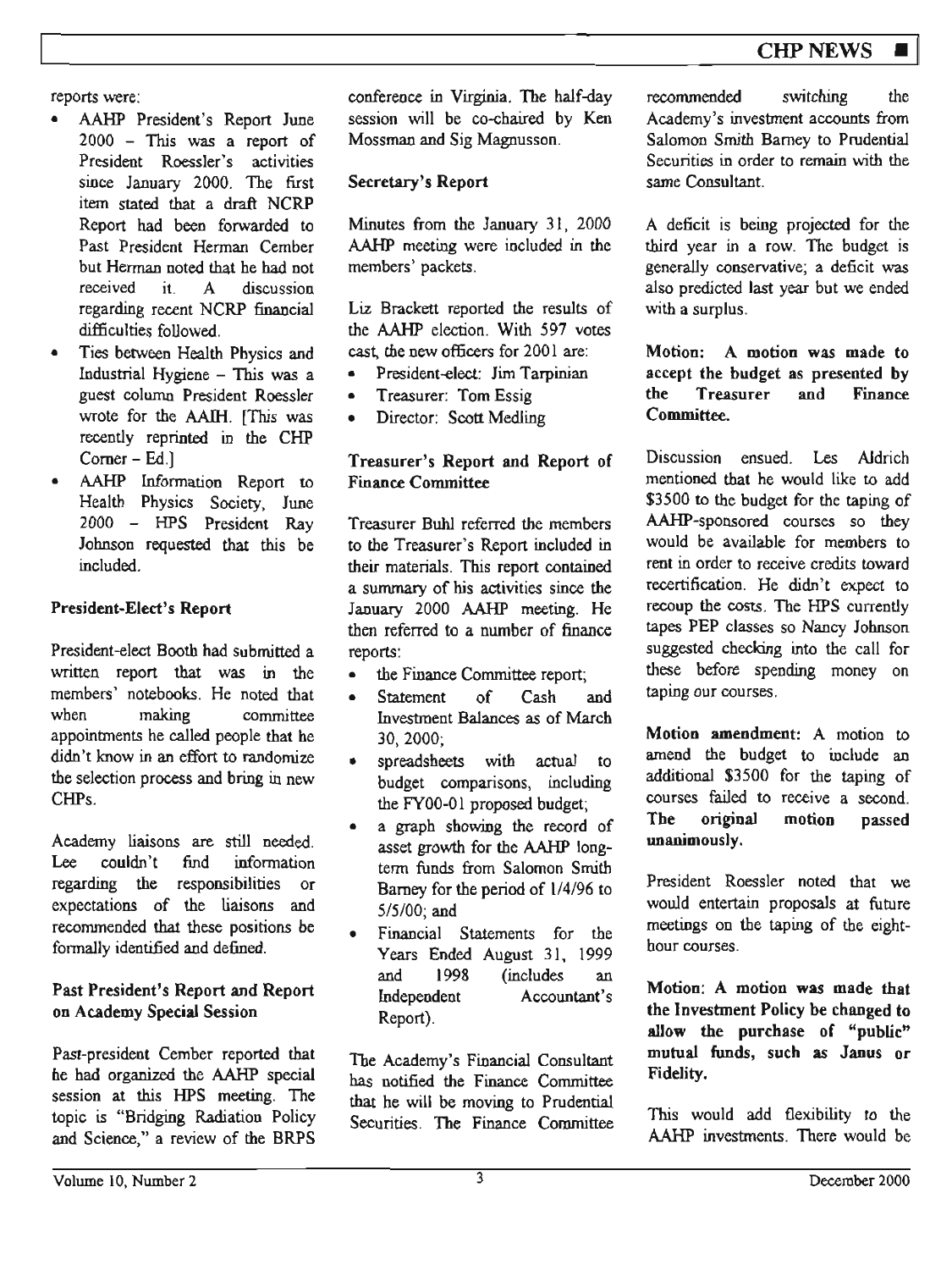# $CHP$  NEWS  $\blacksquare$

some increase in risk but these mutual funds are not very volatile. Our Financial Consultant feels that the flexibility would offset the risk. The **motion passed unanimously.** 

#### **Program Director's Report**

Nancy Johnson reported that she had been working on the usual activities; her written report was included in the members' notebooks. She noted that the number of exam applicants is down this year.

Nancy reported that Richard Burk suggested a change to the Academy (CHP) logo. He feels that it doesn't convey enough information because it says only CHP and does not include "American Academy of Health Physics" in the design.

**Motion: A motion was made to redesign the logo. The motion passed unanimously.** 

#### **Continuing Education Committee**

Chair Les Aldrich referred to his report in the members' materials. There were three courses presented this weekend in Denver. Attendance at the Transuranic course was 68, Industrial Hygiene: 46, and Transportation: 48.

#### **Exam Site Selection Committee**

Chair Don Honey was not in attendance. Doug Schult delivered a written report to the members. The committee has recommended adding another member to their group. The bylaws specify three members but don't rule out a temporary addition.

Motion: A motion was made for an ad hoc appointment of an additional

**member to the Exam Site Selection Committee and for the Parliamentarian and the Secretary to draft a change to the bylaws for submittal to the entire Academy** so **this can be made permanent. The item passed unanimously.** 

#### **Nominating Committee**

Chair Jack Beck reported that the committee had gotten off to a slow start because of some confusion. He noted that Jerry Martin will be the chair next year and was helping Jack finish up this year and Jack will help Jerry get started next year. They had made five recommendations for the open positions on the ABHP; one declined because of commitments. The Academy Executive Committee elected Mary Birch and Eric Golden.

#### **Professional Development Committee**

Chair Matt Moeller reviewed the responsibilities of the committee, which include expanding and enhancing the professionalism and benefits of ABHP certification. It is also responsible for encouraging and assisting in the recognition and acceptance of the importance of certification by others. There were four items he wanted to discuss:

• The committee bas produced a folder that will be available at the meeting to those interested in pursuing certification. These are primarily intended for use **at**  other meetings and will be given here by special request. They were available for the May Industrial Hygiene meeting. Two thousand folders were produced for a cost of \$1703 plus shipping.

• The Standard of Qualification/Practice (SQ/P) that was approved at the Midyear meeting was forwarded to the Presidents of the AAHP and the RSO Section President. Nancy noted that some changes were made to the SQ/P at the last meeting and Chuck doesn't think be has seen a copy since the changes were incorporated. Tom Essig stated that he would have the changes made and be'U send it out again. There was some discussion as to how to disseminate the standard. Distribution in the Newsletter in the same manner as ANSI standards was favored., but to avoid confusion we don't want it to look like an ANSI standard. Discussion of the cost and when it would be included in the budget ensued. It was thought it would fall into the next budget cycle. Nancy estimated it would cost  $$2500-3000$  to publish it in the Newsletter, based on the cost of publishing the CHP News.

Motion: A motion was made that **we:** 

- **proceed with the publication of the University RSO standard;**
- **obtain concurrence of the HPS and RSO section;**
- **pursue the route of an insert** in **the Newsletter;**
- **attempt to secure cost sharing with the RSO section; and**
- **put a cost cap of \$3500 on the publication.**

**The motion passed unanimously.** 

• An SQ/P for hospital RSOs has been drafted. Bruce Tomadsen and an NRC employee were the original authors but the NRC employee has been replaced. The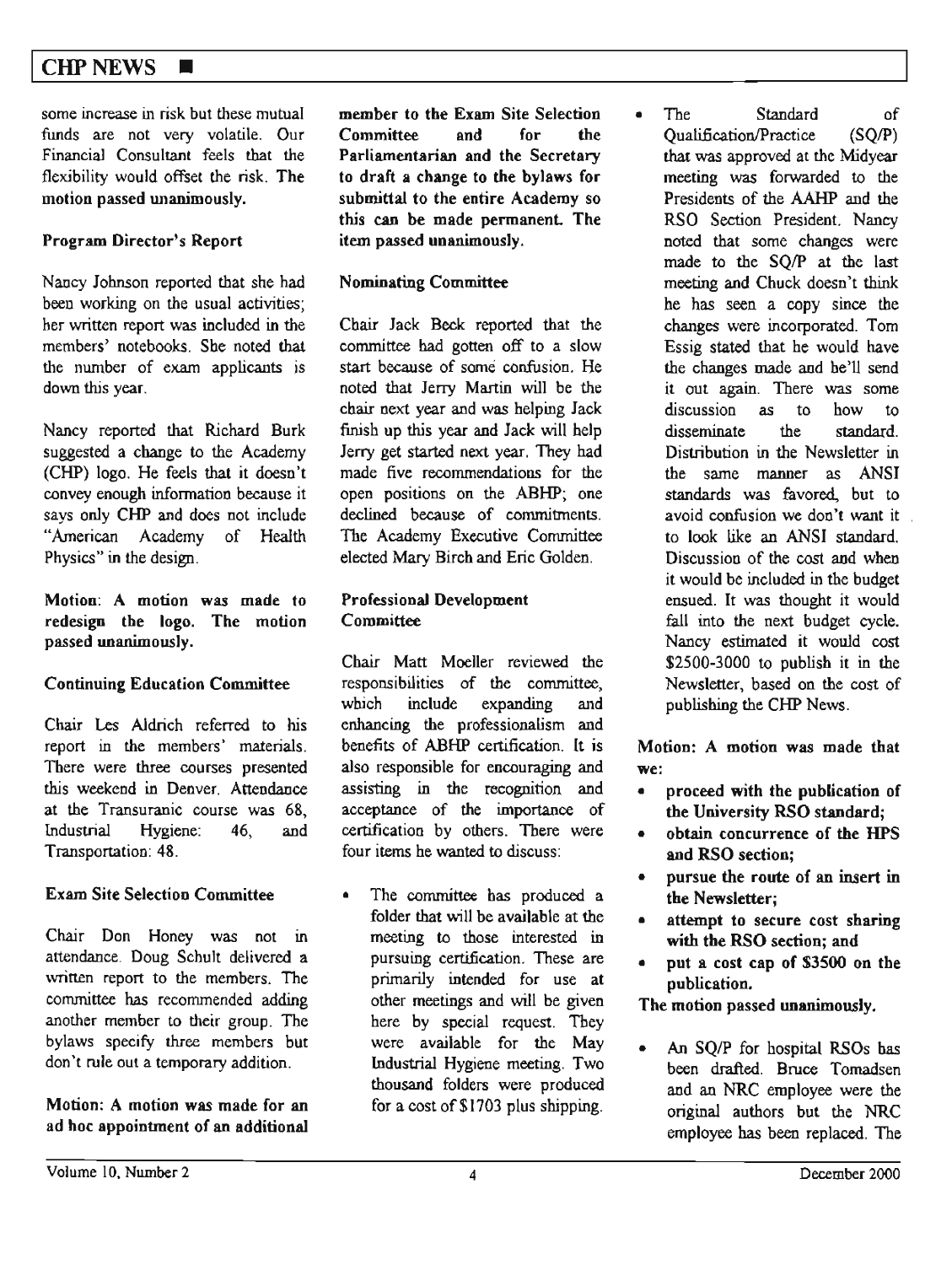NRC employee felt he/she would not be able to provide any inclusion into this standard that was not directly related to NRC regulations and a one-for-one correlation. The Committee did not view this as the intent of the standards. The issue bas been resolved and the NRC employee will continue to serve as a review person on the standard but not a primary author.

The Committee is responsible for the set-up and take-down of the AAHP booth at meetings. There is new material for the traveling booth (not the one used at HPS meetings). Matt asked for volunteers to staff the booth at *this* meeting.

Chuck asked where, in addition to the standards we are going to promulgate, does the requirement for certification already appear and are there efforts that can be done to encourage the wider use of certification. Is this something we should have a committee looking at and compiling? The HPS Continuing Education Committee (CEC) will be putting together a questionnaire soon; this question could be added. The PDC and the HPS CEC will work together infonnally between now and the next meeting.

# **Newsletter**

Steve Rima reported that he recently assumed the duties of newsletter editor. Gary Kephart had been the editor for a couple of years with Steve serving as the associate editor. Steve would like *to* recruit a new associate editor so there will be someone in the pipeline.

Steve reminded everyone that it

would be nice to get more inpul from the ABHP and the Academy executive committee.

# **Web Page**

Scott Medling had submitted a written report that was included in the members' notebooks. He reviewed the information that's currently included on the website. There have been 43,000 visits to the site since it began in August of 1996.

George Vargo noted that the Council of Engineering and Scientific Specialty Boards (CESB) surveyed the websites of its member societies and found the AAHP/ABHP's to be the best.

# **Consultant list/resumes**

Chuck Roessler sent an e-mail message to members regarding this subject prior to the meeting. A copy of this message was also included in the members' materials. Four options were proposed. Dale Denham had solicited opinions on this issue from a number of people and distributed his findings to the Executive Committee.

**Motion: A motion was made that the Executive Committee adopt**  option 2 from Chuck Roessler's **report. This recommendation reads**  "Construct **the Academy membership list so rhat it is available to all visitors and**  contains, and is searchable for, area of **expertise, geographic. location, availability as a consultant, etc."** 

Discussion: The website currently contains a list of all CHPs and e-mail addresses. Only active and emeritus members should be included.

**Friendly amendment: Contact with** 

**the members will also give them the option of not being listed on the website.** 

**The motion as amended passed unanimously.** 

# **Report** of the **American Board of Health Physics**

Chair Ed Maher distributed a written report to attendees. The Part I Panel Chair has reported that she believes the Part I question bank needs modernization. A subcommittee has been established to determine which questions need to be modified.

Items referred to the AAHP by the ABHP:

- There was a strong feeling on the Board that the amount of credits awarded for certain activities was out of baJance in relation to other activities. An example of this was the number of credits given for grading the part 2 exam. They would like to refer this to the Continuing **Committee.** Education
- A question submitted to the Ask the Expert website asked jf there were any plans to establish a permanent associate status for those individuals who have no intention of taking Part 2. Currently an individual passing the Part 1 exam is given associate status and dropped after seven years if Part 2 is not successfully completed. Chuck noted *that* we have a time limit and no plans to change it.

**Motion: A motion was made** to accept the changes to the Policy **Manual as detailed** in **Ed's report. The motion passed unanimously.**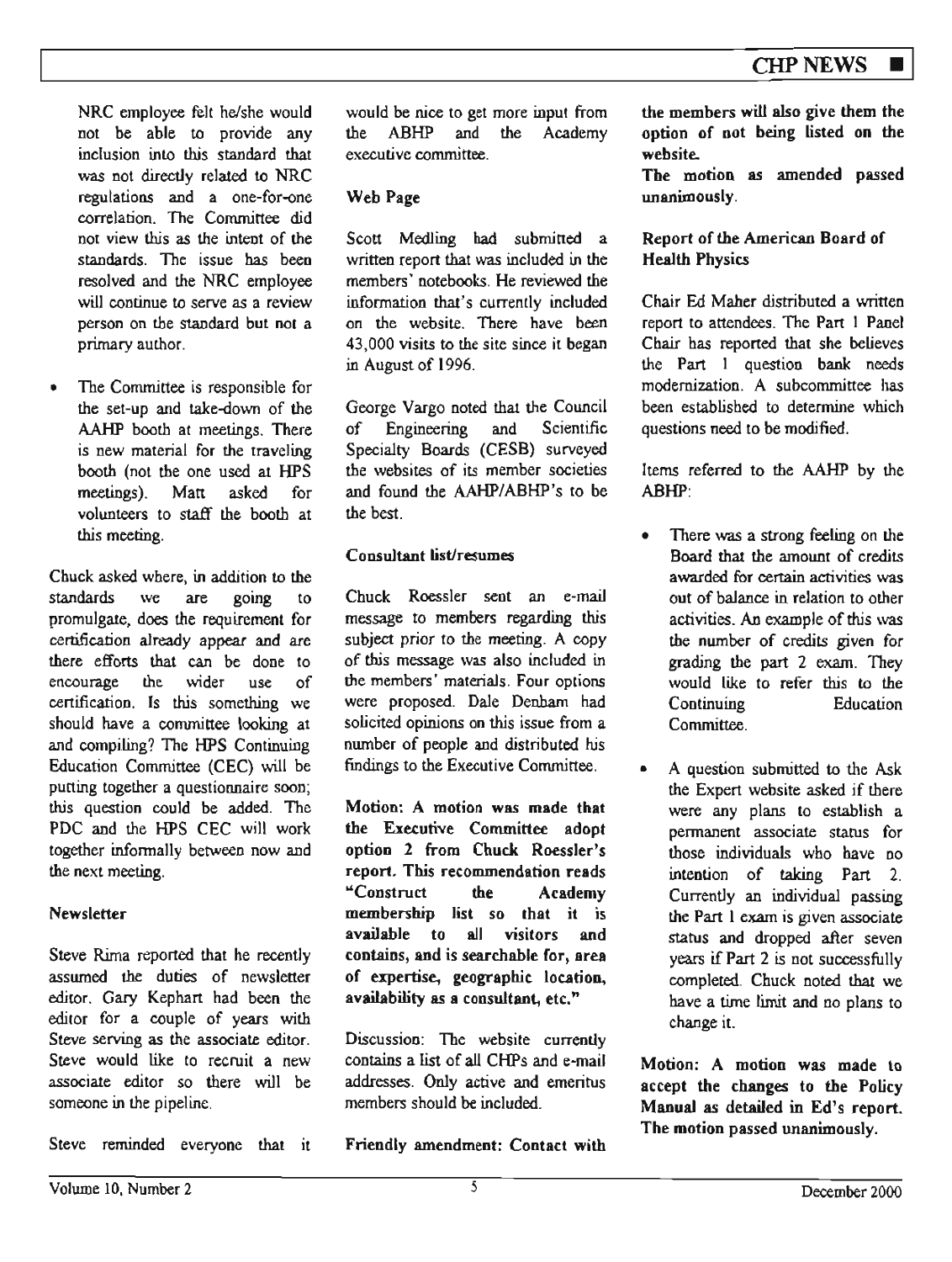# $CHP$  NEWS  $\blacksquare$

Ed's report contained a discussion of contact by the Laser lnstitute of America (LSIA) for consultative assistance on how the ABHP conducts and proceduralizes its certification process. After much discussion, Chuck felt that this was worth discussing funher with the LSIA. Ed will tell them to contact Chuck.

#### American Board of Medical Physics **(ABMP)**

Ken Miller reported for Rich Vetter. Both are active participants in the ABMP; Ken Miller is currently the Secretary of the organization. He has served on both the ABHP and ABMP and thinks that a reciprocal agreement on Part I would be appropriate. The money we (the AAHP) supply to the ABMP supports travel for Rich and Ken. We have tremendous influence by having two members on the board. Ken noted that he thought it was in the best interest of the ABHP and the AAHP that we continue to support the ABMP because having two representatives keeps track of the process, and if we address and approve the reciprocity issue it would be mutually beneficial to both Boards.

#### **National Registry of Radiation Protection Technologists (NRRPT)**

Paula Trinoskey reported that the NRRPT belongs to the process that grants college credits for some alternate type programs. They have been granted 30 credits, and this was recently extended. These credits are granted if the college accepts them. This has been a major encouragement for individuals to continue with their education. This recommendation is given by the American Council on

Education and is reevaluated every three years. It cost \$6000, mostly for travel.

They are putting together a book as a study guide. This is a departure from things they have done in the past.

There is scholarship money available for RPTs to attend programs in health physics. Grants are about \$ IOOO per semester, with some up to as much as \$2500.

#### Council of Engineering and Scientific Specialty Boards Status

This topic was discussed in a presentation by George Vargo to the ABHP, with the AAHP Executive Committee as invited guests, just prior to this meeting so a detailed report was not given.

George Vargo noted that be was appointed by the Board to a 3-year term \vith this organization and stated that he would like to continue his involvement. He is currently on the committee on scientific specialty boards and is working with them on finance policies. He reported that there was a l 0% reduction of dues so **it is now \$4500.** 

#### **Ad Hoc Committee on Reciprocal Agreements**

Joe Alvarez reported that we don't have very good reciprocal agreement with Medical Health Physics but said the bigger question was why we are doing this in the first place. He thought we should go back and look at the strategic plan  $-$  are we going to be involved in specialties? He recommends the we get out of this or decide what we are going to do overall and use this as a vehicle to

decide what we are going to do in specialty areas. Ed Maher noted that we currently have a five-year agreement with the ABMP and should complete our commitment but that we should go back and renegotiate at the end of it. Chuck Roessler stated that, because of the peculiarities of the medical culture, it might carry more weight in the medical health physics area if an individual was accredited by the ABMP rather than the ABHP. He thought we needed to look at the question of relationships with other certifying programs and to write a white paper on the issue.

#### **lntersociety Credentialling Task Force**

Herman Cember reported that the ICTF has disbanded. Included in the members' materials was a letter from the American Society of Safety Engineers sent to the President of the HPS recommending this disbandment because they felt its goals were inappropriate as a group development project.

Chuck Roessler suggested that question of reciprocity and intersociety relations continue to be an agenda item but there be no particuJar action at this point.

#### **Joyce Davis Memorial Award**

Dale Denham had included a status report on the ad hoc committee activities in the attendees' materials and distributed a proposed citation at the meeting.

**Motion: A motion was made to establish a Joyce P. Davis Memorial Award for an outstanding member** of the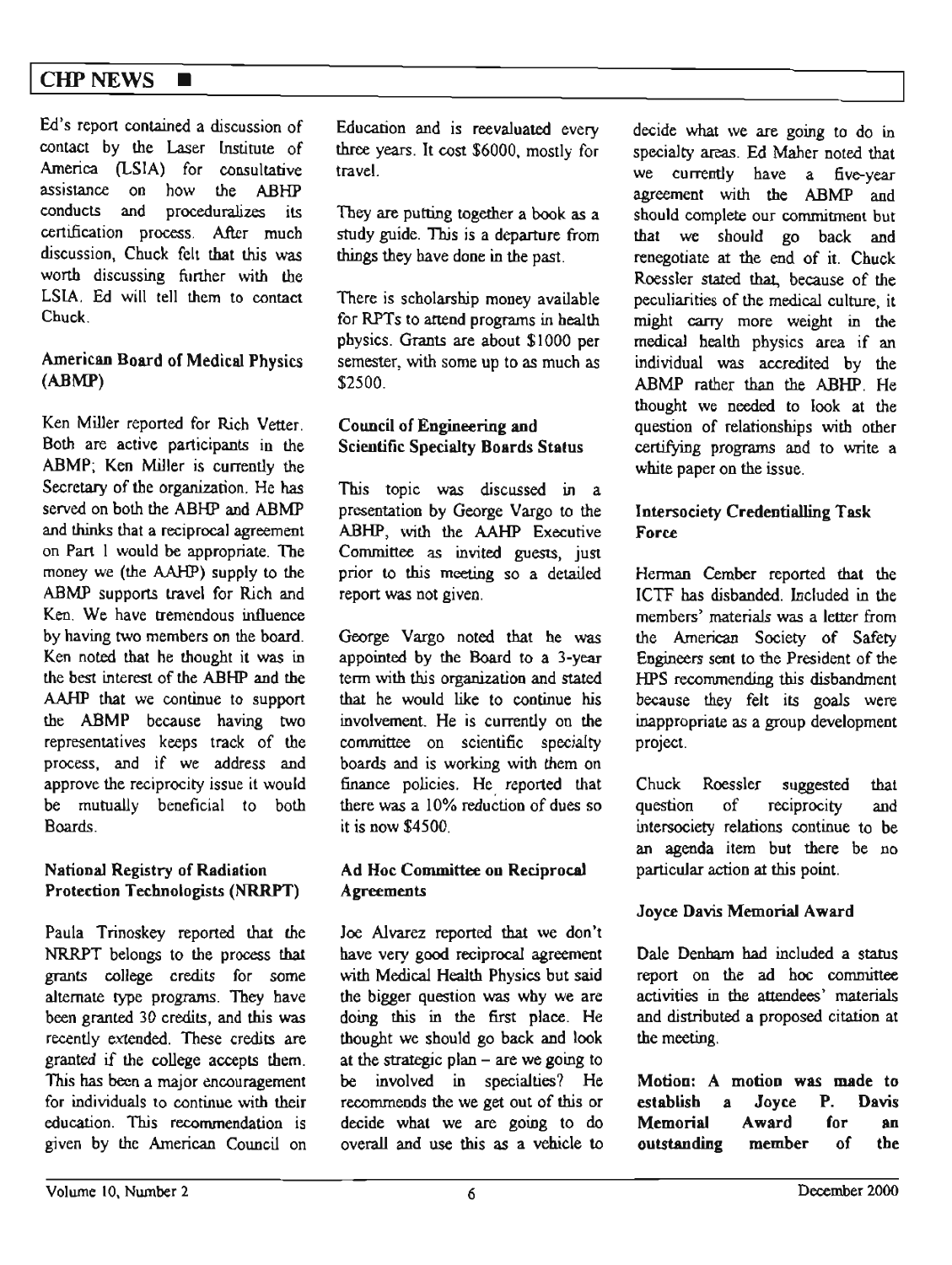# **CHP NEWS**

**Academy who was a** major **contributor** to **the work of** the **Academy, the American Board** of **Health Physics, or the Examination Panels.** The motion **passed unanimously.** 

CHP Embosser

Joe Alvarez distributed proposed changes to our procedures to cover the use of an embosser. The SOP contained a proposed design for the seal. There was discussion regarding the inclusion of a date on the stamp but it was not adopted. Embossers

will be ordered through the Academy and distributed via the mail. There was a question about title protection and a discussion ensued. This entire issue will be considered and given more discussion.

**Motion: A motion was made to accept the proposed design of the seal for the embosser. The motion passed unanimously.** 

**Accreditation of Academic HP Programs** 

Rich Brey, chair of the HPS

Academic Education Committee, reported on the status of accrediting health physics academic programs. Copies of his slides were distributed to the attendees. The HPS has been approved by the Accreditation Board for Engineering and Technology (ABET) as the cognizant technical society for Health Physics Accreditation.

The next meeting **will** be on Tuesday, February 6@ 8:30 **A.M.** 

# **REMINDER**

**Applications for the Certification Exam must be postmarked by January 15th. Application materials may be obtained from the Academy web page:** 

# **www.aahp-abhp.org**

or from the Secretariat, 703-790-1745.

Address contributions for *CHP News* and "CHP Comer" to:

Steve Rima, CHP, CSP Work: 970-248-6787 Fax: 970-248-6725 sdrima@mactec.com

Articles, Letters to the Editor, etc. are welcome. Contributions may be in the form of electronic files (MS Word or WordPerfect), text files, or hard copy.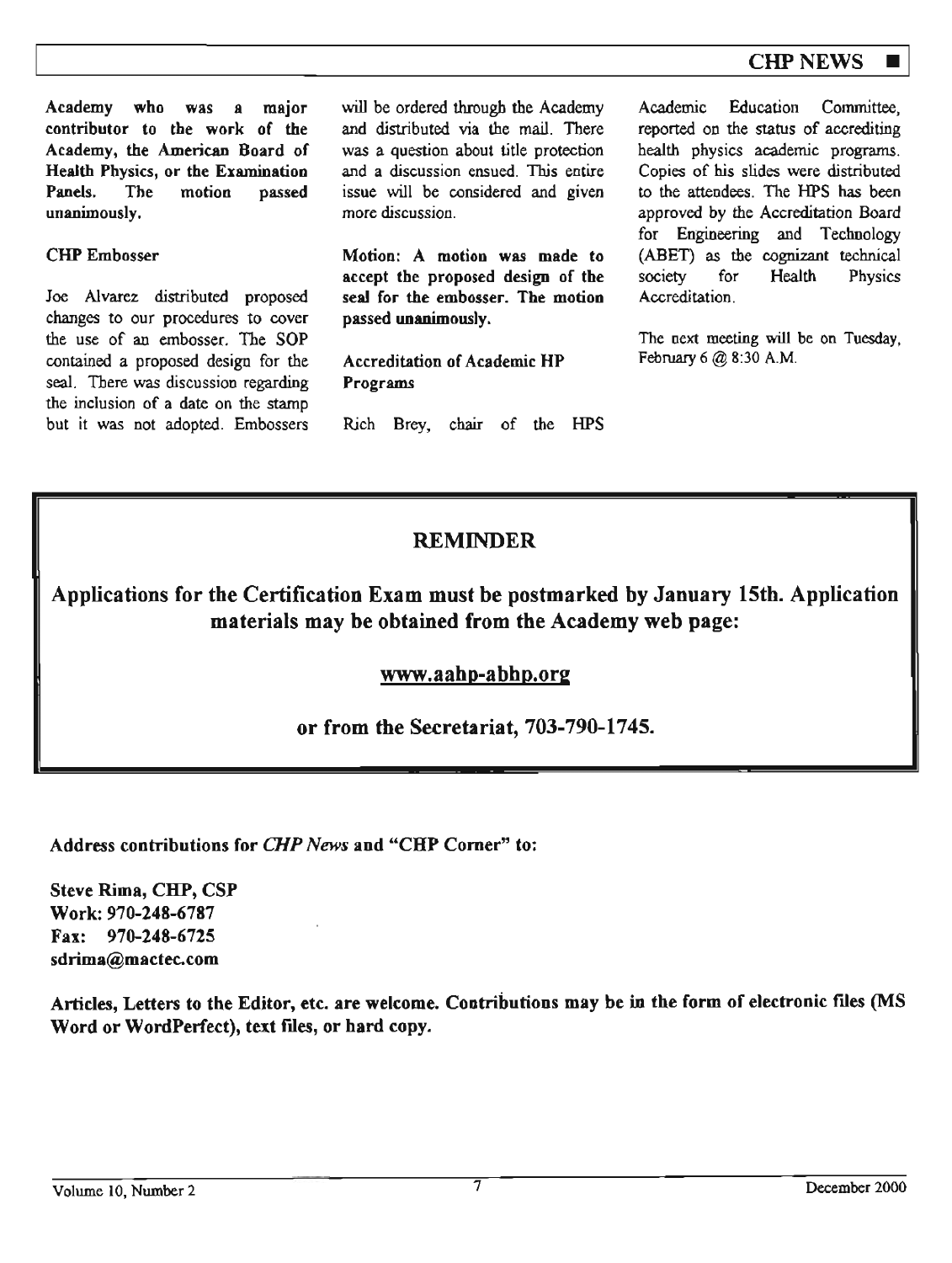# THE 2000 **CHP SALARY SURVEY**

# Gary Lautenschlager

#### **Introduction**

This year's Certified Health Physicist (CHP) survey data was collected in conjunction with an inaugural webbased survey of the entire Health Physics Society (HPS).

Chris Graham will report the HPS salary survey results separately in the Health Physics Newsletter.

The survey was also available in hardcopy form for those who preferred to fax or mail their responses.

Questions about this survey should be directed to Gary Lautenschlager, via email: glauten@hotmail.com.

#### Data Analysis

The salary ranges marked by CHPs on the completed survey forms were rounded to the midpoints of those ranges before statistical analyses were performed. For example, if a CHP marked the salary range \$50,000 to \$54.999. their salary was rounded to the midpoint value of \$52,500.

Responses from CHPs who were either part time or retired were not analyzed, since the data did not appear to allow meaningful comparisons to be made.



To avoid skewing the results, data from six survey respondents were excluded from the data analysis because they indicated that they earned \$170,000 or more per year.

Of 53 respondents who reported receiving a significant (10 % or more) salary increase upon attaining ABHP certification: 25% received this increase from their current employer, 28% from a promotion with their current employer, and 47% received this increase from a new employer. CHP salaries by region are also presented in this report.

#### Data Presentation

In an effort to make the results of the survey interesting and useful, CHPs were subcategorized in several ways by education, primary job responsibility, years of experience, and combinations of these subcategories.

Readers are cautioned that for statistical validity, results were usually given only if there were 10 or more CHPs within that subcategory.

Data presented for one subcategory of CHPs may not be possible for another<br>subcategory. However. some subcategory. However, some exceptions were made for general interest.

The subcategories in the tables may also change from year to year, depending on the number of responses received. Every effort was made 10 keep the subcategories consistent with previous surveys, but if there were an insufficient number of CHPs the results were not given.

#### Tables and Figures

Tables show results for full-time CHPs who received health, vacation, and retirement benefits from their primary employer unless otherwise noted.

Histograms of Table I data is included as Figure 1, and Table 2, Masters Health Physics data is included as Figure 2.

#### Acknowledgements

Thanks to all who participated in this survey. Your participation benefits the entire health physics community. Special thanks to Scott Medling for his helpful comments and suggestions, and for coding the swvey and making it available on the Internet.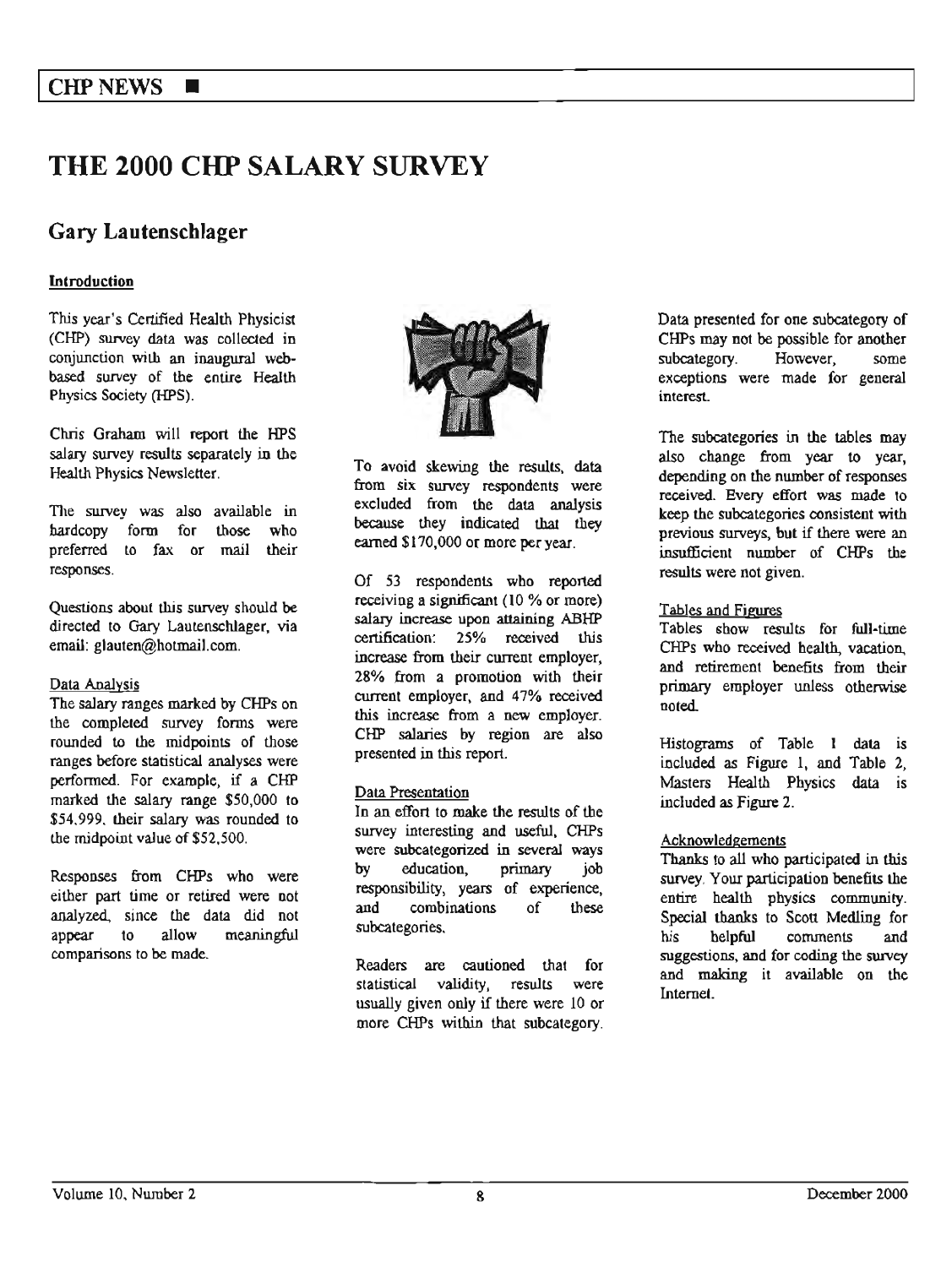#### **CHP NEWS**  $\blacksquare$

| Table 1: All CHPs |     |                          |          |                        |     |                |
|-------------------|-----|--------------------------|----------|------------------------|-----|----------------|
| $\vert$ All CHPs  |     | Count   Average   Median |          | Max                    | Min | <b>Std Dev</b> |
| $\vert$ CHPs      | 313 | 83,602                   | \$82,500 | $$152,500$   $$32,500$ |     | $1$ \$20.306   |

# Table 2: CHPs by Education and Field

| <b>Education</b>             | Count | Average  | Median   | Max       | Min      | <b>Std Dev</b> |  |
|------------------------------|-------|----------|----------|-----------|----------|----------------|--|
| Bachelor's Health Physics    | 18    | \$74,444 | \$72,500 | \$107,500 | \$37,500 | \$19,108       |  |
| Bachelor's Other Field       | 31    | \$81,371 | \$82,500 | \$137,500 | \$37,500 | \$20,482       |  |
| Master's Health Physics      | 137   | \$83,303 | \$82,500 | \$147,500 | \$32,500 | \$19,678       |  |
| Master's Other Field         | 35    | \$84,214 | \$77,500 | \$152,500 | \$52,500 | \$22,457       |  |
| Master's Nuclear Engineering | 22    | \$85,455 | \$82,500 | \$117,500 | \$57,500 | \$17,705       |  |
| Ph.D. Health Physics         | 20    | \$86,750 | \$87,500 | \$137,500 | \$32,500 | \$26,570       |  |
| Ph.D. Other Field            | 23    | \$95,326 | \$92,500 | \$142,500 | \$72,500 | \$20,216       |  |
| Ph.D. Nuclear Engineering    | 16    | \$80,625 | \$80,000 | \$127,500 | \$57,500 | \$16,419       |  |

#### Table 3: CHPs by Education and 6-15 Years Experience

| Edu & 6-15 Yrs Experience | Count | Average  | Median   | Max       | Min      | <b>Std Dev</b> |
|---------------------------|-------|----------|----------|-----------|----------|----------------|
| Bachelor's Health Physics | 10    | \$67,000 | \$65,000 | \$92,500  | \$37.500 | \$15,890       |
| Master's Health Physics   | 46    | \$72,935 | \$72,500 | \$112,500 | \$37.500 | \$15,699       |
| Ph.D. Health Physics      |       | \$71,591 | \$67,500 | \$102,500 | \$32,500 | \$20,593       |
| Ph.D. Nuclear Engineering |       | \$82,500 | \$80,000 | \$127,500 | \$57,500 | \$20,529       |

#### Table 4: CHPs by Education and >15 Years Experience

| Edu $>15$ Yrs Experience     | Count | Average   | Median    | Max       | Min      | <b>Std Dev</b> |
|------------------------------|-------|-----------|-----------|-----------|----------|----------------|
| Bachelor's Health Physics    | 8     | \$83,750  | \$82,500  | \$107,500 | \$47,500 | \$19,594       |
| Bachelor's Other Field       | 24    | \$83,750  | \$83,750  | \$137,500 | \$37,500 | \$21,430       |
| Master's Health Physics      | 90    | \$88,556  | \$87,500  | \$147,500 | \$32,500 | \$19,581       |
| Master's Nuclear Engineering | 15    | \$88,500  | \$92,500  | \$117,500 | \$57,500 | \$19,011       |
| Ph.D. Health Physics         | O     | \$105,278 | \$102,500 | \$137,500 | \$77,500 | \$21,082       |
| Ph.D. Other Field            | 21    | \$97,024  | \$92,500  | \$142,500 | \$72,500 | \$20,366       |
| Ph.D. Nuclear Engineering    | 8     | \$78,750  | \$80,000  | \$97,500  | \$57,500 | \$12,174       |

### Table 5: CHPs by U.S. Regions\*

| CHPs by Region | Count | Average  | Median   | Max       | Min      | <b>Std Dev</b> |
|----------------|-------|----------|----------|-----------|----------|----------------|
| Northeast      | 34    | \$82,794 | \$82,500 | \$122,500 | \$52,500 | \$14.352       |
| Midwest        | 46    | \$81,087 | \$75,000 | \$142.500 | \$32,500 | \$23,301       |
| South          | 96    | \$82,865 | \$80,000 | \$152,500 | \$32,500 | \$19.924       |
| West           | 104   | \$85,144 | \$82,500 | \$147,500 | \$52,500 | \$17,557       |

The four major regions of the United States as defined by the U.S. Census Bureau for which data are presented represent groups of States as follows:

Northeast. Connecticut, Maine, Massachusetts, New Hampshire, New Jersey, New York, Pennsylvania, Rhode Island, Vermont.

Illinois, Indiana, Iowa, Kansas, Michigan, Minnesota, Missouri, Nebraska, North Dakota, Ohio, South Dakota, **Midwest** Wisconsin.

South. Alabama, Arkansas, Delaware, District of Columbia, Florida, Georgia, Kentucky, Louisiana, Maryland, Mississippi, North Carolina, Oklahoma, South Carolina, Tennessee, Texas, Virginia, West Virginia.

West Alaska, Arizona, California, Colorado, Hawaii, Idaho, Montana, Nevada, New Mexico, Oregon, Utah, Washington, Wyoming.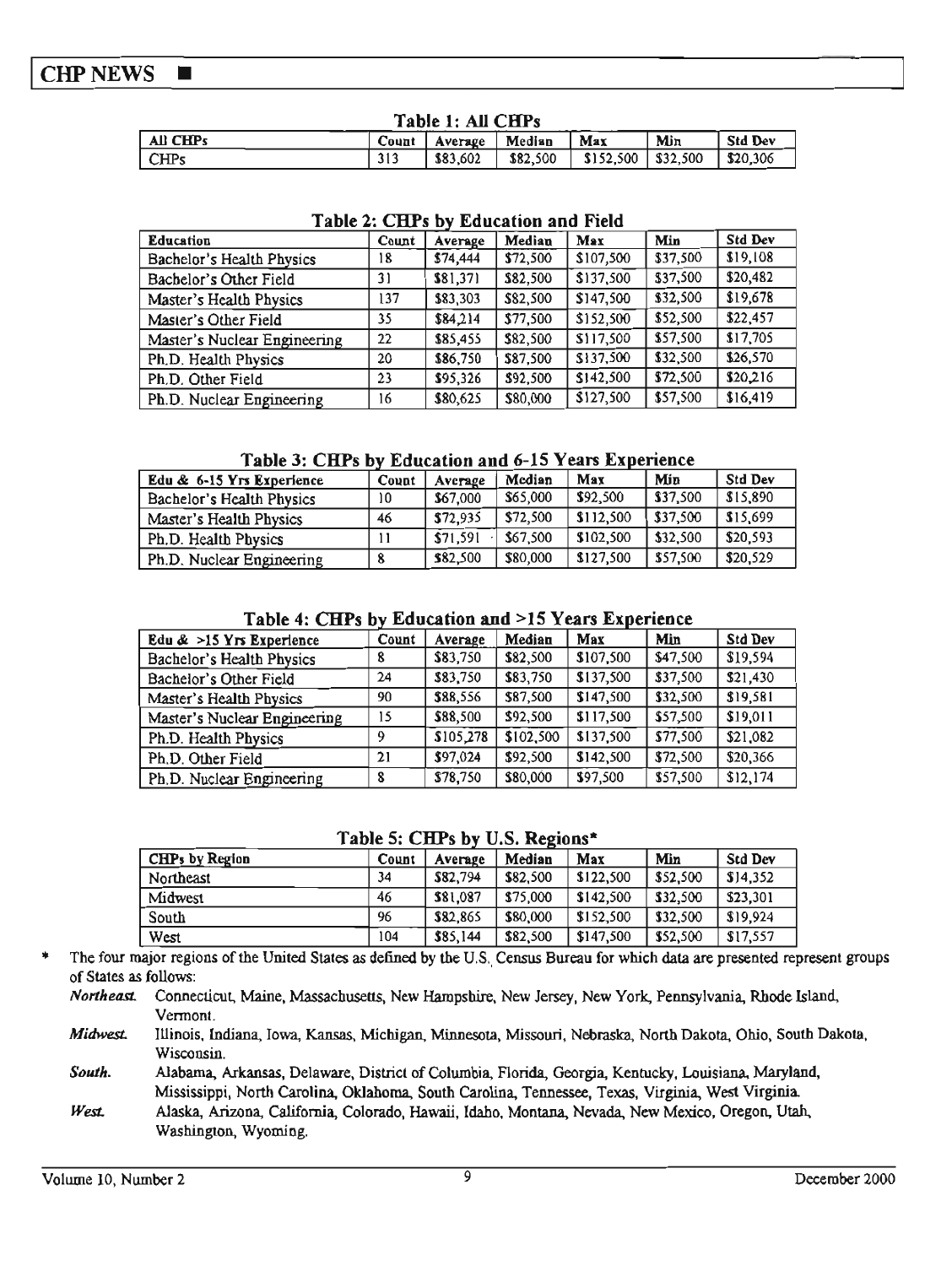#### **CHP NEWS**  $\blacksquare$

| TADIC 01 CATS DY EQUEALION AND ITERED T |       |          |          |           |          |                |
|-----------------------------------------|-------|----------|----------|-----------|----------|----------------|
| <b>Education &amp; NRRPT</b>            | Count | Average  | Median   | Max       | Min      | <b>Std Dev</b> |
| Bachelor's Health Physics               |       | \$70,625 | \$70,000 | \$92,500  | \$47.500 | \$13.871       |
| Bachelor's Other Field                  | 12    | \$73,750 | \$72,500 | \$97,500  | \$37.500 | \$17,468       |
| Master's Health Physics                 | 15    | \$82,500 | \$77,500 | \$127.500 | \$42,500 | \$20,000       |

# Table 6: CHPs by Education and NRRPT

#### Table 7: Master's Health Physics and Primary Employer

| <b>Masters Health Physics</b> | Count | Average  | Median   | Max       | Min      | <b>Std Dev</b> |
|-------------------------------|-------|----------|----------|-----------|----------|----------------|
| & Primary Employer            |       |          |          |           |          |                |
| <b>Consulting Firm</b>        | 14    | \$82,857 | \$85,000 | \$142,500 | \$57,500 | \$21,255       |
| Commercial                    | 14    | \$92,500 | \$85,000 | \$142,500 | \$62,500 | \$25,268       |
| Federal Government            | 21    | \$82,976 | \$77,500 | \$132,500 | \$37,500 | \$20,670       |
| Government Contractors        | 19    | \$86,711 | \$82,500 | \$147,500 | \$57,500 | \$22,989       |
| National Laboratory           | 24    | \$86,667 | \$90,000 | \$107,500 | \$52,500 | \$15,228       |
| Nuclear Power Facility        | 20    | \$80,750 | \$77,500 | \$107,500 | \$62,500 | \$13,599       |
| University                    | 14    | \$79,286 | \$82,500 | \$92,500  | \$62,500 | \$11,026       |

### Table 8: Master's Nuclear Engineering and Primary Employer

| Master's Nuclear Engineering<br>& Primary Employer | Count   Average | Median   | Max       | Min                               | <b>Std Dev</b> |
|----------------------------------------------------|-----------------|----------|-----------|-----------------------------------|----------------|
| National Laboratory                                | \$84,722        | \$82,500 | \$107,500 | $\vert$ \$57,500 $\vert$ \$15,635 |                |

### Table 9: Master's Health Physics and Primary Job Responsibility

| Master's Health Physics &         | Count | Average  | Median   | Max       | Min      | <b>Std Dev</b> |
|-----------------------------------|-------|----------|----------|-----------|----------|----------------|
| <b>Primary Job Responsibility</b> |       |          |          |           |          |                |
| Administration                    | ١3    | \$93,654 | \$87,500 | \$147,500 | \$67,500 | \$23,018       |
| <b>Applied Health Physics</b>     | 47    | \$81,968 | \$82,500 | \$142,500 | \$32,500 | \$19,231       |
| Dosimetry                         | 10    | \$80,000 | \$77,500 | \$97,500  | \$72,500 | \$9,501        |
| Environmental                     | 13    | \$78,654 | \$72,500 | \$112,500 | \$37,500 | \$21,713       |
| Regulations/Standards             | 13    | \$82,885 | \$87,500 | \$132,500 | \$47,500 | \$21,934       |
| Reactors, Power                   | 10    | \$84,500 | \$82,500 | \$107,500 | \$62,500 | \$14,376       |

#### Table 10: CHPs with Medical Physics as Primary Job Responsibility

| Medical Physics Primary Job |          | Count   Average   Median | Max | Min | <b>Std Dev</b> |
|-----------------------------|----------|--------------------------|-----|-----|----------------|
| Medical Physics CHPs        | \$91,875 | $ $ \$95,000             |     |     | \$28.963       |

#### Table 11: CHPs as Professional Staff (All CHPs in this category and by Education)

| <b>Medical Physics Primary Job</b> | Count | Average  | Median   | Max       | Min      | <b>Std Dev</b> |
|------------------------------------|-------|----------|----------|-----------|----------|----------------|
| All CHPs in this Category          | 167   | \$78,518 | \$77,500 | \$132,500 | \$32,500 | \$17,429       |
| Master's Health Physics            | 71    | \$75,810 | \$72,500 | \$132,500 | \$32,500 | \$16,079       |
| Master's Other Field               | 18    | \$80,000 | \$77,500 | \$102,500 | \$57,500 | \$12,862       |
| Master's Nuclear Engineering       | 14    | \$86.786 | \$85,000 | \$117,500 | \$57,500 | \$16,740       |
| Ph.D. Health Physics               | 10    | \$69,000 | \$65,000 | \$97,500  | \$32,500 | \$19,586       |
| Ph.D. Other Field                  | 14    | \$91,071 | \$85,000 | \$132,500 | \$72,500 | \$17,588       |